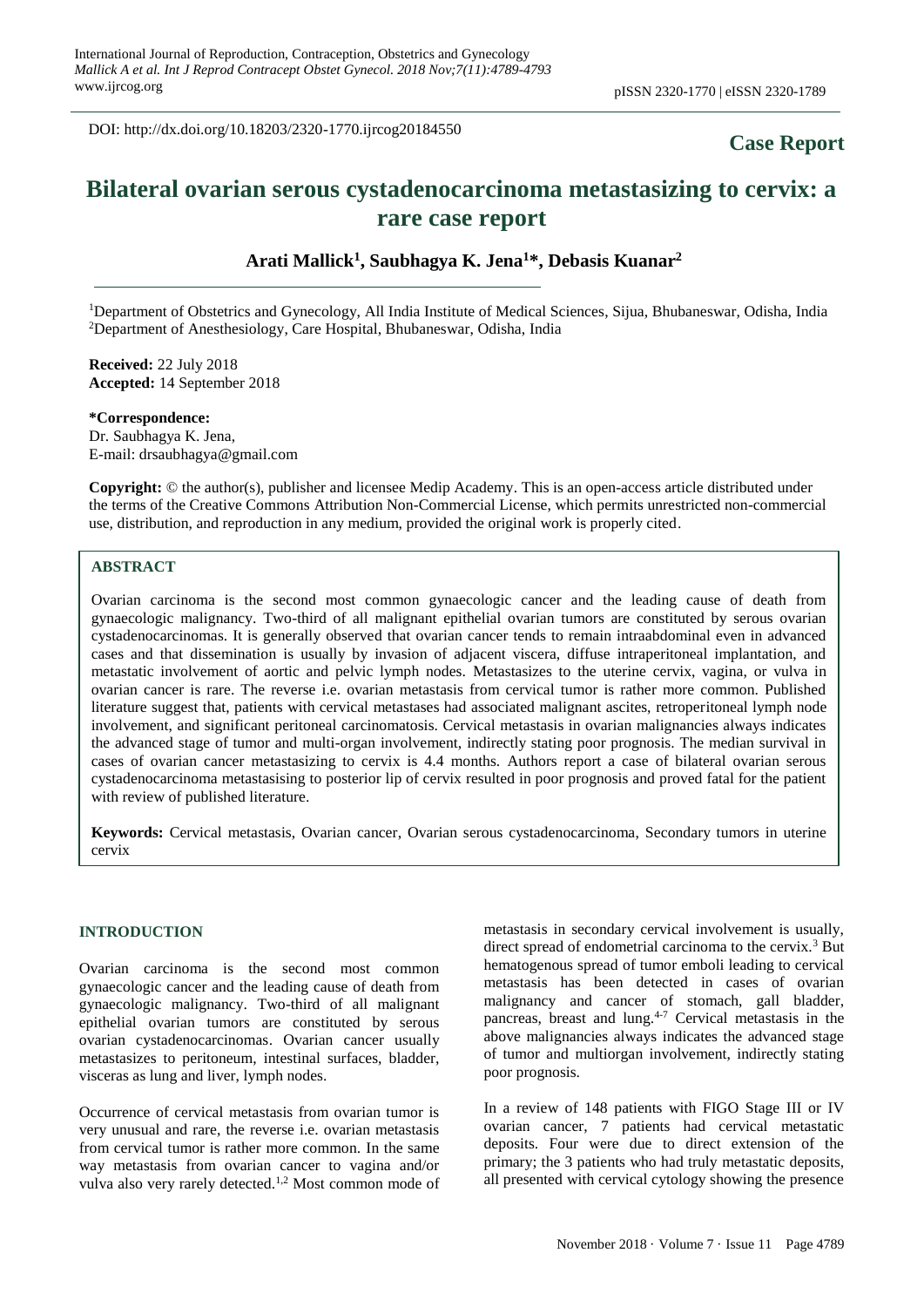of adenocarcinoma cells. The median survival in cases of ovarian cancer metastasizing to cervix is 4.4 months.<sup>8</sup> Hence, multimodal aggressive approach is needed, good collaboration between gynaecologist, other clinicians, and pathologist as well as histopathology and immunohistochemical features of tumor is needed to arrive at accurate diagnosis.<sup>9</sup> Herein authors report a case of Bilateral ovarian serous cystadenocarcinoma metastasising to posterior lip of cervix resulted in poor prognosis and proved fatal for the patient.

#### **CASE REPORT**

A fifty-two-year, postmenopausal lady presented with abdominal distension and shortness of breath for one month, associated with loss of appetite and weight. She attained menopause three years back. Her previous menstrual cycles were regular with normal flow. She had four full term vaginal deliveries before and her last child birth was 20 years back. She was not sterilized. Her past and family history was insignificant. On examination patient was cachectic, had mild pallor. Vitals were stable, except decreased breath sounds in both side of chest suggestive of bilateral pleural effusion. Bilateral breasts were soft and normal. Abdomen was distended, with tense ascites. Omental thickening around umbilicus was felt. Per speculum examination showed healthy and high up cervix. In bimanual pelvic examination uterus size could not be assessed due to ascites and all fornices were full.



**Figure 1: Contrast enhanced computed tomography (CECT) image showing left adnexal mass.**

Ultrasonography showed thickened omentum with gross ascites. Left ovary was enlarged with papillary growth of size  $6x5x4$  cm<sup>3</sup>. Contrast enhanced computed tomography (CECT) revealed bilateral pleural effusion (left>right), gross ascites with peritoneal thickening and omental thickening. Left adnexal mass (solid and cystic) of size 6х5х4 cm<sup>3</sup> . Serum CA 125 was elevated to 3197 U/ml. Peritoneal fluid cytology was positive for malignancy. Stool for occult blood was negative. Both Upper GI Endoscopy and Colonoscopy were normal. Patient was planned for NACT (Neo Adjuvant Chemo Therapy) because of her gross ascites, bilateral pleural effusion and poor condition. She received five cycles of neoadjuvant chemotherapy at three-week interval each with Paclitaxel (220mg) and Carboplatin (400mg). Post chemotherapy CECT showed enhancing soft tissue mass of size 4х3 cm<sup>2</sup> (both solid and cystic) in left adnexa suggestive of ovarian mass. Right ovary normal measuring 2.5x3 cm<sup>2</sup> . Uterus was normal, thickened omentum, moderate ascites with peritoneal enhancing thickening. No pleural effusion and no lymphadenopathy (Figure 1).



#### **Figure 2: Intraoperative image showing left ovarian tumor with grossly normal uterus and right ovary.**

Hence Exploratory laparotomy with cytoreductive surgery was planned after 5<sup>th</sup> cycle of chemotherapy. On exploratory laparotomy, 50 ml of hemorrhagic ascitic fluid was drained. Uterus and right ovary grossly normal. Left ovarian tumour  $5x4 \text{ cm}^2$  adhered to nearby structures (Figure 2), with lots of metastatic deposits over peritoneum, omentum, under surface of diaphragm. Large omental cake was present, adherent to large bowel (Figure 3).



**Figure 3: Intraoperative image showing large omental cake.**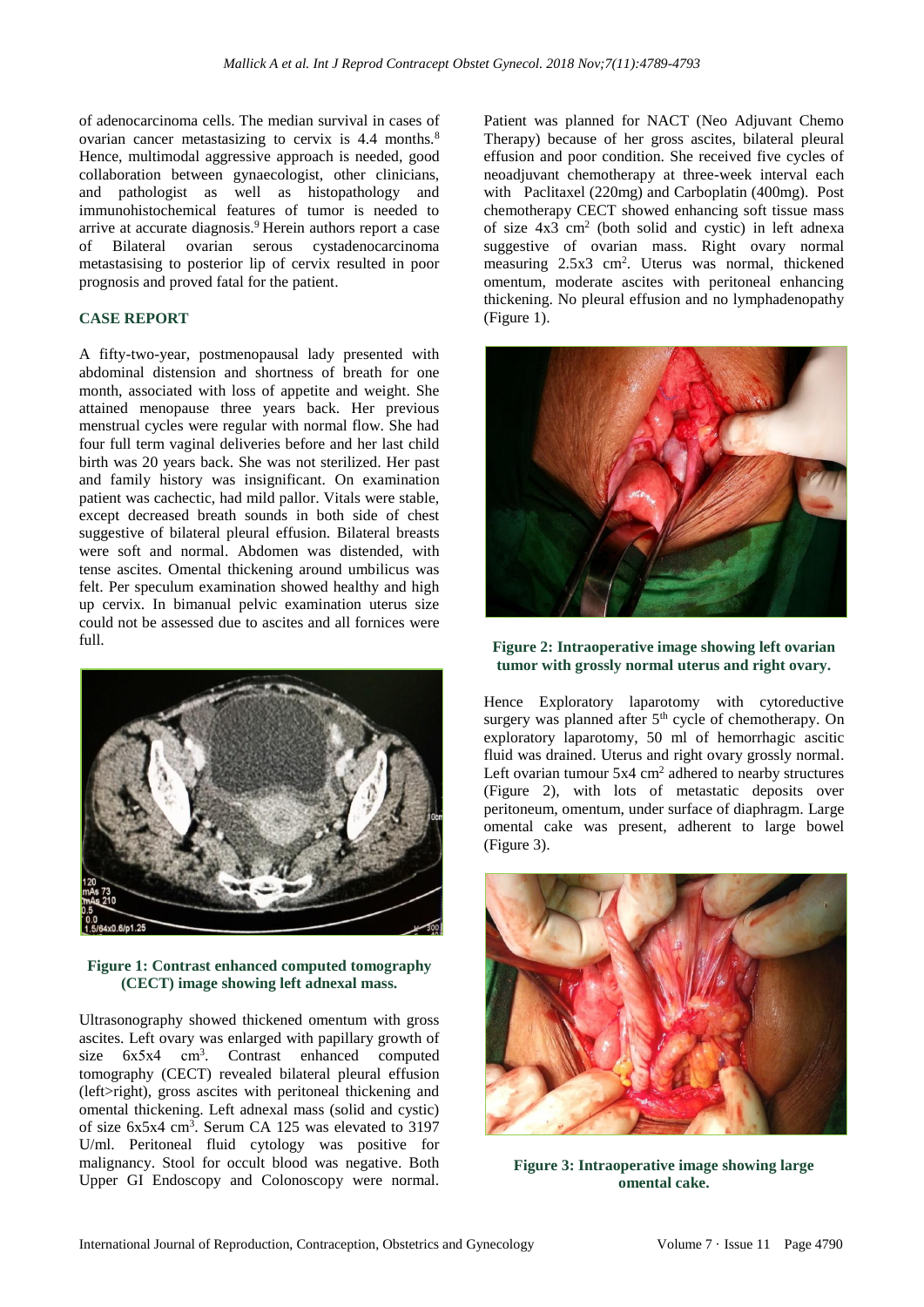

### **Figure 4: Histological image of left ovary showing papillary growth (H and E 100x).**

Total abdominal hysterectomy with bilateral salpingoophorectomy was performed along with infracolic omentectomy and resection of peritoneal lesions. No enlarged retroperitoneal lymph nodes were palpated during surgery. Grossly specimen showed, bilateral ovarian surface was bosselated, with papillary excrescence and breach in capsule. Both ovaries were enlarged with left ovary measuring  $4.8 \times 2.8 \times 3$  cm<sup>3</sup> and right ovary measuring  $3.2 \times 1.8 \times 1.6$  cm<sup>3</sup>. Cut section showed bilateral ovaries having both solid and cystic components. Lumen of both fallopian tubes were obliterated. Endometrium was atrophied. Myometrium and cervix was unremarkable. Broad ligament contained a fungating papillary growth (0.8 cm). Histopathology showed primary papillary serous cystadenocarcinoma involving both right and left ovaries (Figure4). Both fallopian tubes including fimbrial ends were involved (Figure 5). Both side parametrium, broad ligament, omentum and peritoneal surface showed diffuse involvement by tumour.



**Figure 5: Histological image of tube showing tumor implants (H and E 100x).**



#### **Figure 6: Histological image of tumour deposit in posterior lip of cervix in low power (H and E 10x).**

Outer surface of posterior lip of cervix showed tumour deposit, suggesting cervical metastasis. Immunohistochemistry showed tumour and cervical implant, both positive for CK7, CA125, ER indicating an ovarian primary origin of tumor and secondary cervical metastasis (Figure 6 and 7).



## **Figure 7: Histological image of tumour deposit in posterior lip of cervix in high power (H and E 10x).**

Her postoperative period was uneventful. Stiches were removed on  $10<sup>th</sup>$  postoperative day and she was discharged well. Patient received 4 cycles of postoperative chemotherapy with carboplatin and paclitaxel and was on proper follow-up. But cervical metastasis proved fatal for the patient and authors lost her 11 months after surgery, irrespective of proper treatment.

#### **DISCUSSION**

Almost invariably 50-80% of all malignant epithelial ovarian tumours are constituted by Serous ovarian cystadenocarcinomas. Omental metastasis is common resulting in gross ascites in these tumors. Ovarian cancer usually metastasizes to peritoneum, intestinal surfaces,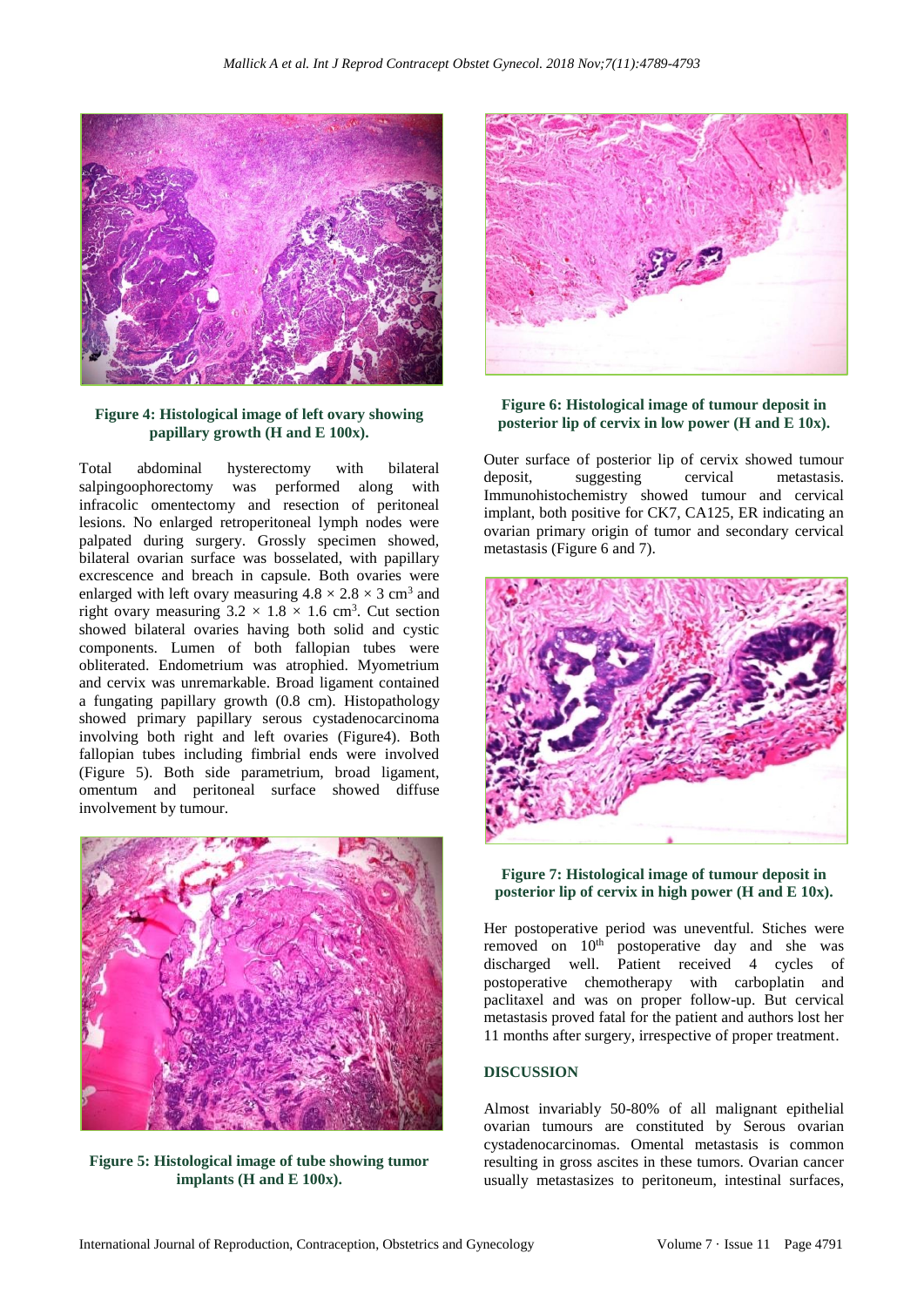bladder, visceras as lung and liver, lymph nodes.<sup>10</sup> These tumors were usually superficially invasive and limited within peritoneal cavity, rarely metastasize to distant places as suggested by many retrospective clinical studies. $10, 11$ 

Metastasis of ovarian carcinoma occurs by direct extension from the ovarian tumour to neighbouring organs such as bladder, colon or when cancer cells detach from the primary tumour, meets peritoneal fluid and disseminated to peritoneum, whole of abdominal cavity. In advanced, high-grade serous carcinomas, extensive peritoneal seedling by tumor cells leads to gross ascites. Rapid growth, early metastasis and aggressive disease course is a feature of these tumors. Hematogenous metastasis is uncommon in case of ovarian tumor, but lymphatic metastasis to pelvic and/or para-aortic lymph nodes can occur in some cases.10-12

Secondary malignant cervical involvement is very unusual, and this may be due to cervical lymphatic flow towards the pelvic lymph nodes. 1,2 Sometimes, this cervical lymphatic drainage is impaired due to previous abdominal surgery and/or massive metastasis to pelvic lymph nodes and this leads to secondary cervical involvement. Secondary cervical involvements are always associated with widespread and advanced stage of disease including pelvic lymph nodes, thus justifying the above hypothesis.8-9

Cervical, vaginal or vulval metastasis are rare in case of ovarian tumour and rarely metastasis at these sites present in initial presentation of ovarian tumor. In a review study of 148 patients with FIGO stage III or IV ovarian cancer, 7 patients had cervical metastatic deposits. Four were due to direct extension of the primary; the 3 patients who had truly metastatic deposits all presented with cervical cytology showing the presence of adenocarcinoma cells. All the patients with cervical metastases had associated malignant ascites, retroperitoneal lymph node involvement, and significant peritoneal carcinomatosis. Their median survival was 4.4 months.<sup>8</sup>

A large case series systemic review on adenocarcinoma metastasising to uterine cervix was done by PubMed search between the years 1970 and 2009 of case reports and series of cases of patients with metastatic gastric, breast, ovarian and colorectal cancer. Only 10 cases of tumours metastatic to the uterine cervix found. The study included the following reports in the systematic review: 13 reports of gastric-associated cancer, 30 related to breast cancer, nine with ovarian-associated cancer and 10 related to colorectal cancer. Thus, concluded that metastatic cervical activity is an infrequent event.<sup>13</sup>

Secondary metastatic lesions in cervix are multifocal or diffuse in nature. Presence of koilocytosis or cervical adenocarcinoma in situ in histopathological study almost always indicates the primary cervical nature of neoplasm. Association of HPV infection (in situ hybridization or PCR) with above, adds in diagnosis of primary cervical involvement. P16 is expressed in many types of human malignancies, hence is less useful.<sup>14</sup> Immunohistochemistry along with histopathology, also adds in diagnosis of secondary cervical metastasis. Immunohistochemical staining for CD34, CD31, and podoplanin are helpful.<sup>9</sup>

A single-institution study of 144 cases of secondary cervical malignancy, taking in account both histopathological and immunohistochemical criteria for correct diagnosis, concluded that secondary cervical malignancies present with wide spectrum of symptoms and almost invariably cervical metastasis indirectly indicates multiorgan involvement. <sup>9</sup>

The current standard treatment for patients with advanced ovarian cancer is primary cytoreductive surgery followed by chemotherapy.<sup>15</sup> Neoadjuvant chemotherapy represents a few cycles of chemotherapy given prior to tumor cytoreductive surgery. It is suitable for patients with advanced ovarian cancer patients with generally poor quality, large tumor load, very high serum CA-125 level or tumor difficult to clean.<sup>16</sup>

In a retrospective study, patients with primarily unresectable ovarian cancer received a median of four platinum-based neoadjuvant chemotherapy courses, followed by surgery and adjuvant chemotherapy in patients with an objective response or stable disease after induction of chemotherapy. Neoadjuvant chemotherapy improves patients general condition, reduction of pleural effusion in addition to improving the patient's general condition to tolerate the surgery, control the pleural effusion and improves cytoreductive surgery success rate. 17

# **CONCLUSION**

Cervical metastasis from an ovarian tumor is very rare. Authors report this case of bilateral serous cystadenocarcinoma metastasized to posterior lip of cervix, most probably by hematogenous route. Usually ovarian cancer with cervical metastases are at advanced stage and have associated malignant ascites, retroperitoneal lymph node involvement, and significant peritoneal carcinomatosis. Present patient was also at advanced stage (FIGO Stage IV) at the time of presentation, had gross ascites, bilateral pleural effusion and significant carcinomatosis but no retroperitoneal lymphadenopathy.

Neoadjuvant chemotherapy completely cured the pleural effusion and ascites before cytoreductive surgery. The prognosis of survival is poor in the presence of ovarian cancer with cervical metastases and it may be due to advanced stage of disease. Irrespective multimodal treatment, 6 cycles of postoperative chemotherapy and good follow-up authors lost present patient 11 months after surgery.